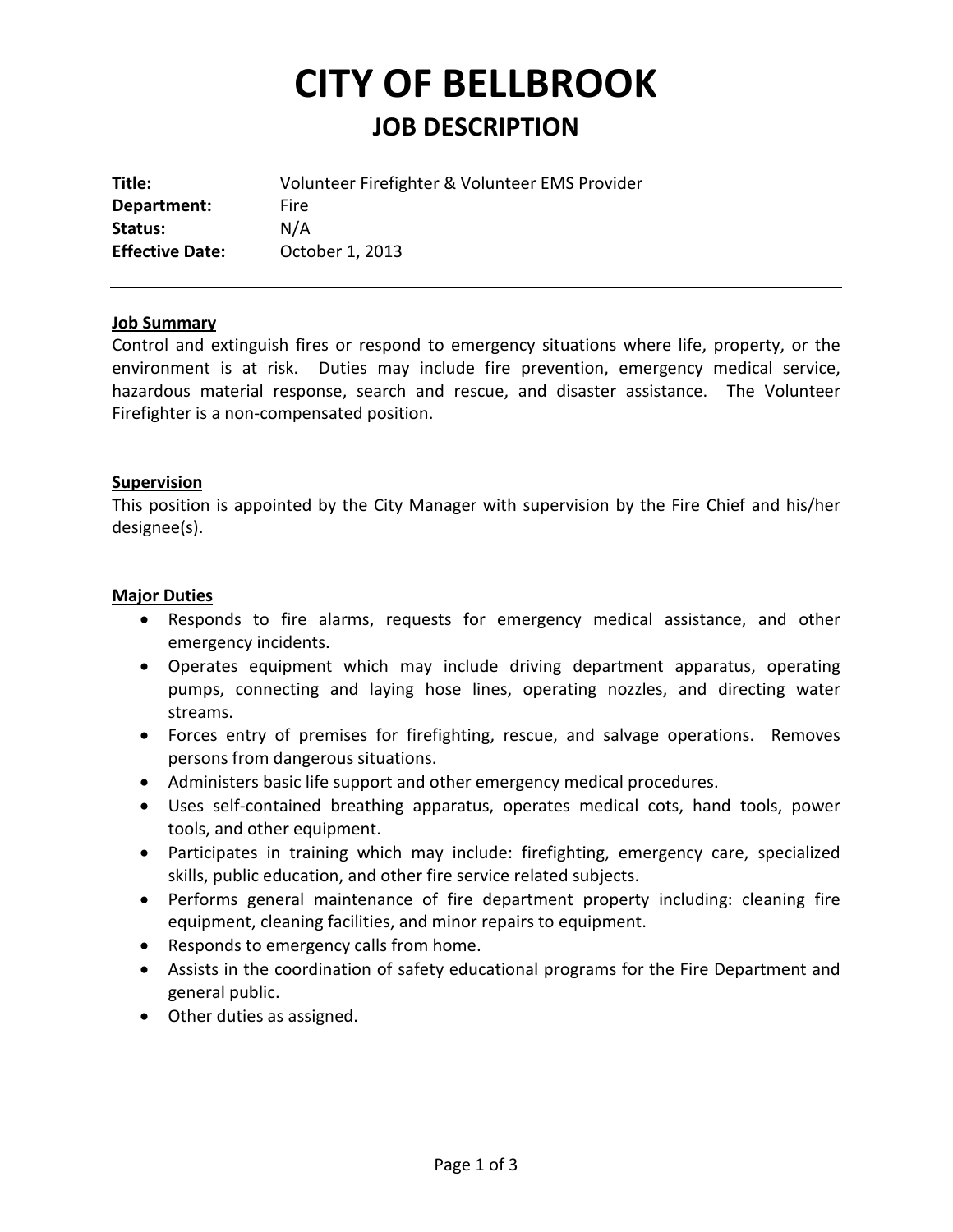# **Knowledge, Skills and Abilities**

- Knowledge of the principles and practices of firefighting, fire prevention, and emergency medical services.
- Knowledge of hazards and generally accepted safety standards.
- Knowledge of dispatch procedures.
- Ability to apply training and knowledge of firefighting and emergency medical service in emergency situations.
- Ability to effectively communicate over a two-way radio and telephone.
- Clear written and verbal communication skills.
- Ability to prioritize tasks and manage time.
- Excellent customer service and organizational skills.
- Work well in a team environment.

# **Work Environment**

- Ability to perform heavy lifting including: carrying fire equipment, carrying emergency medical equipment, transporting patients on stretchers or by hand, and other tasks.
- Willingness and ability to work under adverse conditions, around fires, and in potentially hazardous situations.
- Work outdoors under adverse conditions at night, in heat, wind, cold and rain.
- Potential exposure to hazardous substances and contagious diseases.

# **Minimum Qualifications**

- High school diploma or equivalent.
- Valid State of Ohio Driver's License.
- Volunteer Firefighter and Volunteer EMS Provider: obtain a valid State of Ohio Emergency Medical Technician Certification within a reasonable period of time determined by the Fire Chief with consideration of funding and course availability.
- Volunteer Firefighter: obtain a valid State of Ohio Firefighter Level 1 Certification within a reasonable period of time determined by the Fire Chief with consideration of funding and course availability.
- High school students serving as a Bellbrook Fire Cadet, 18 years of age, and involved in a cooperative City of Bellbrook Fire Department and Bellbrook-Sugarcreek Schools Work Study Program may have the High School Diploma requirement waived under the following conditions:
	- $\circ$  Candidate has completed at least three months in the Work Study Program meeting all requirements set forth as well as receiving a "Competent" or greater performance appraisal.
	- o Candidate has successfully completed either the State of Ohio Firefighter Level 1 or State of Ohio Emergency Medical Technician B curriculum. A state certification card is required.
	- o Candidate has been recommended by the Cadet Program Manager along with one staff member and one staff officer.